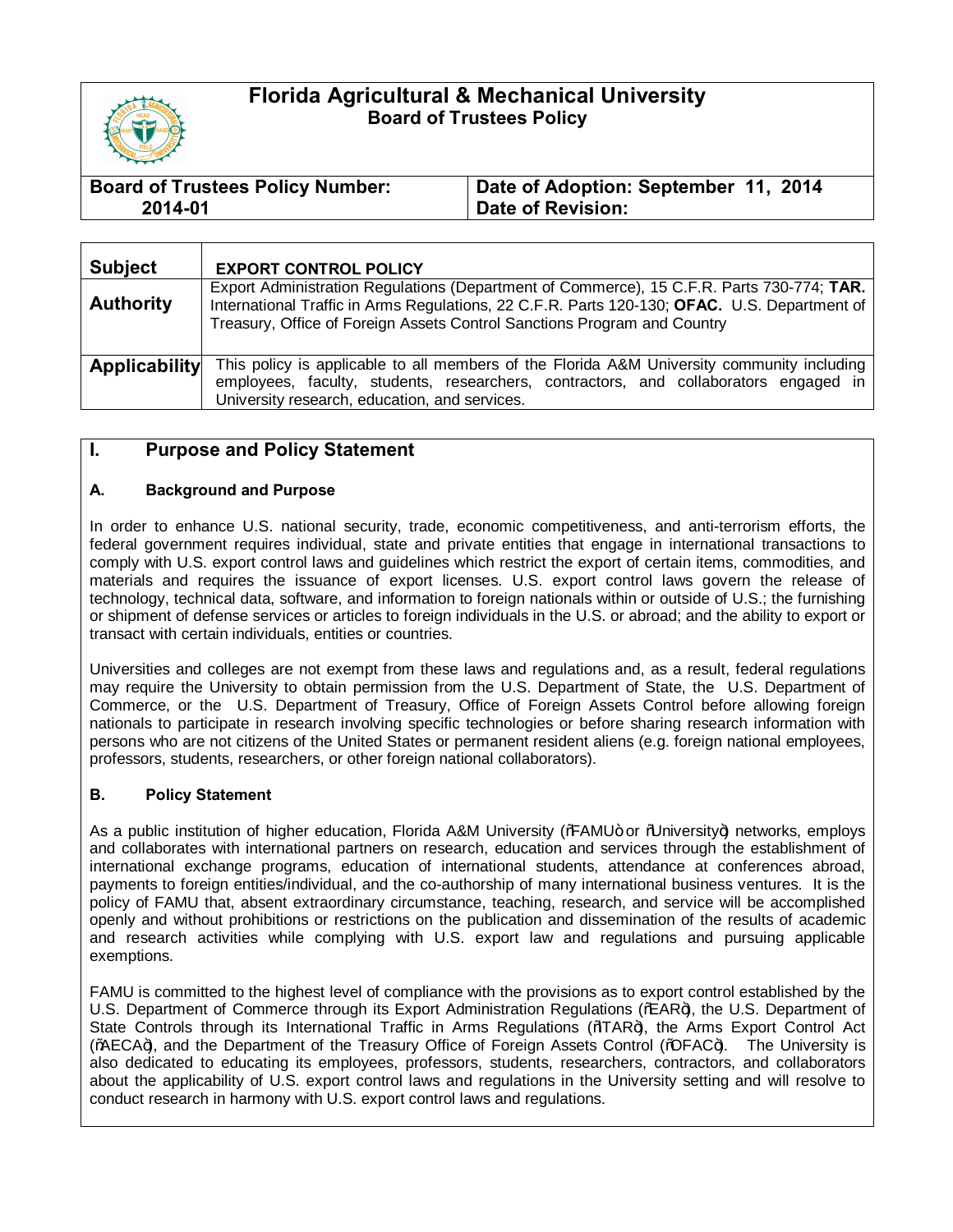| <b>BOT POLICY: EXPORT CONTROL POLICY</b> | <b>POLICY NO:</b> | <b>PAGE</b> |
|------------------------------------------|-------------------|-------------|
|                                          | 2014-01           | 2 of        |

### **C. Administration and Compliance Roles**

FAMU<sub>®</sub> export control compliance program is administered under the authority of the Vice President for Research and such authority is delegated to the Director of the Export Control Compliance Office. The daily management of export compliance at FAMU is carried out by an export control specialist/Director within the Division of Research. All export control license applications on behalf of FAMU are processed by and through the Export Control Compliance Office.

However, it is the responsibility of University faculty, officers, staff, students, administration and collaborators to be aware of the export control requirements under the regulations and the compliance program administered by the Export Control Compliance Office. For example:

- · For sponsored projects, it is the responsibility of the principal investigator to ensure that the sponsored project is consistent with the export control regulations, this policy and applicable University procedures.
- · If the export activity is not a sponsored project, it is the responsibility of the exporter to ensure the export is consistent with the export control regulations, this policy and applicable University procedures.

Additional Departments/Offices within the University with such responsibilities include without limitation: Environmental Health and Safety, Procurement, Controllers Office, Travel Office, International Education and Development, and Human Resources.

## **II. General Information**

The EAR concerns dual-use technologies, materials, items, software, and technology. The ITAR relates primarily to defense articles and services and related technical data. The OFAC regulates travel and business activities with sanctioned and embargoed countries as well as certain individuals designated on the Specially Designated Nationals (SDN) list - available at *[http://www.treasury.gov/resource-center/sanctions/SDN-](http://www.treasury.gov/resource-center/sanctions/SDN-List/Pages/default.aspx)[List/Pages/default.aspx.](http://www.treasury.gov/resource-center/sanctions/SDN-List/Pages/default.aspx)*

Most of the activities conducted on campus will not involve licensing requirements and will be eligible for exclusions under fundamental research exclusion, the publicly available or public domain information exclusion, or the educational exclusion. For those activities that do not fall within the exclusions, each employee is personally responsible and liable for safeguarding export-controlled data/information, i.e. controlled technology or technical data, as required by the federal government or determination by FAMU that an export license exception or exemption is required before a foreign person or foreign national may be given access to items or technology technical information controlled by either the U.S. Department of Commerce or the U.S. Department of State. No release of classified information (i.e. confidential, secret, top secret) is permitted unless the entity has the proper security level clearance and a documented need to know for that specific information.

For a comprehensive list of the items and activities that are designated as falling under the EAR, refer to Title 15 Part 774 of the Export Administration Regulations, accessible at *http://ecfr.gpoaccess.gov*. For details on how to comply with the federal regulations on export, such as the process for licensing the items, visit the U.S. Bureau of Industry and Security website at [http://www.bis.doc.gov/licensing/exportingbasics.htm.](http://www.bis.doc.gov/licensing/exportingbasics.htm) 

### **III. Penalties**

Individuals who violate U.S. export control laws and regulations are subject to civil and criminal sanctions and the University is subject to administrative sanctions, monetary fines, and loss of research funding and export privileges.

Pursuant to 22 U.S.C.S., sections 2278 through 2780, the federal government has established penalties for failure to comply with U.S. export control regulations. Such criminal and civil penalties for unlawful export and disclosure of information may include the following:

A. ITAR: Criminal penalties can reach up to \$1 million per violation and 10 years imprisonment for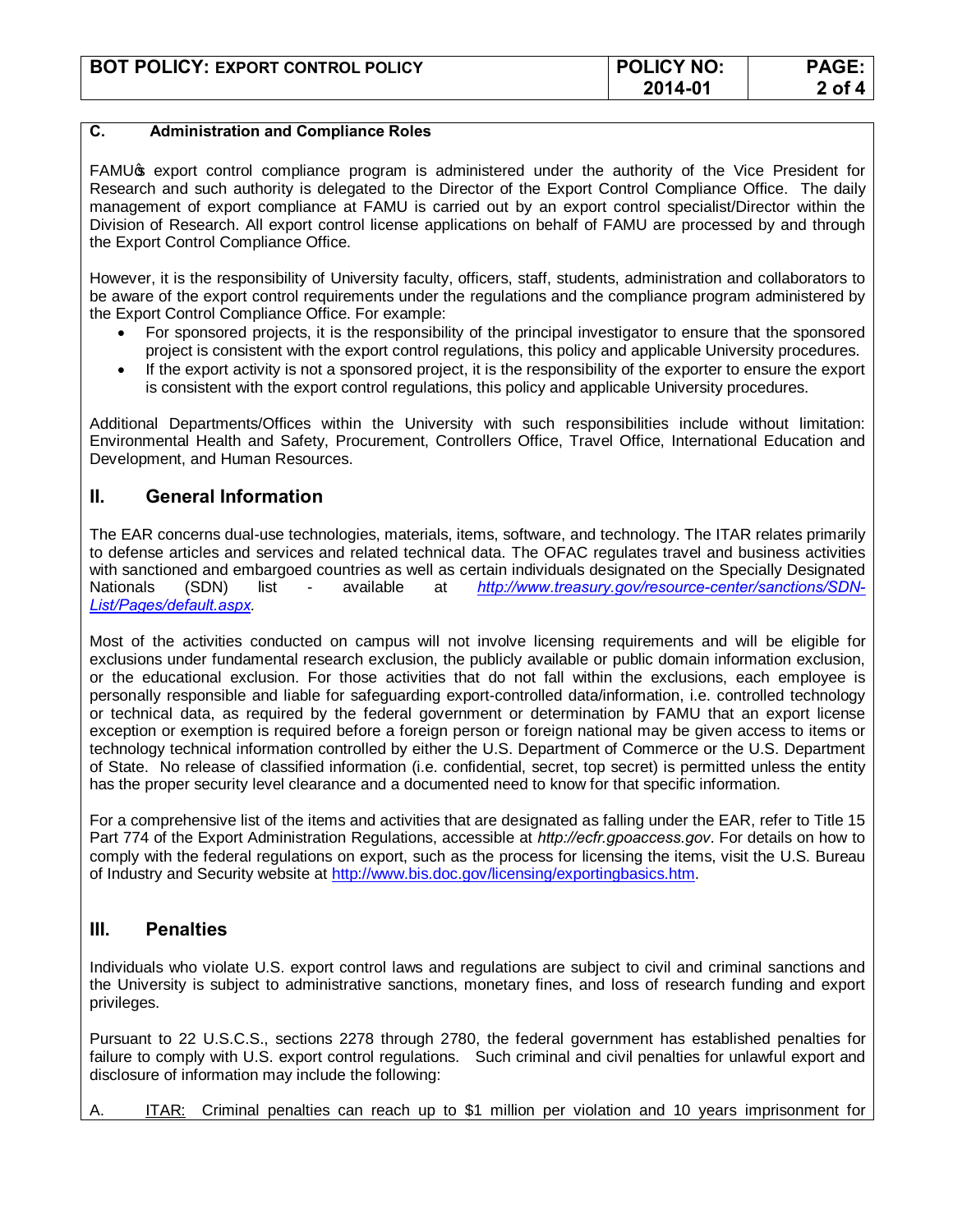| <b>BOT POLICY: EXPORT CONTROL POLICY</b> | <b>POLICY NO:</b> | PAGE:         |
|------------------------------------------|-------------------|---------------|
|                                          | 2014-01           | $3$ of $\sim$ |

individual willful violations. Civil penalties imposed upon departments, agencies, and officials can reach up to \$500,000 per violation. A university found to be in violation of ITAR regulations can be debarred from contracting with the government and could lose its export privilege.

- B. EAR: Criminal violations by the University can incur penalties up to \$1 million for each willful violation. For individuals, these penalties can reach up to \$1 million or 20 years imprisonment, or both, per violation. Civil penalties for both the university and individuals can reach up to \$250,000 per violation, or two times the value of the export, whichever is greater. These violations can also result in a denial of export privileges as well as other potential collateral penalties.
- C. OFAC: Penalties will range depending upon the sanction regime in question. Criminal violations by the University can reach up to \$1 million, and criminal penalties for individuals can reach \$1 million or 20 years in prison, or both. Civil penalties can be imposed up to \$250,000 per violation, or two times the transaction in question, or both.

In addition, failure to adhere to the policies and guidelines developed may be grounds for disciplinary action under applicable University regulations and collective bargaining agreements.

# **IV. Definitions**

Additional and comprehensive definitions are found in the federal laws, regulations referenced herein.

A. **Actual Export.** Technology or information leaving the shores of the United States.

B. **Deemed Export.** An export of technology or source code (except encryption source code) is % beemed + to take place when it is released to a foreign national within the United States. This release of technology can be orally through conversation or training, or visually by reading training specifications, plans or blueprints.

C. **Dual-use item.** Items that can be used both in military and other strategic uses and in civil applications.

D. **Export**. Any item that is sent from the United States to a foreign destination is an export. Whems+include commodities, software or technology, such as clothing, building materials, circuit boards, automotive parts, blue prints, design plans, retail software packages and technical information. How an item is transported outside of the United States does not matter in determining export license requirements. Regardless of the method used for the transfer, the transaction is considered an export. An item is also considered an export even if it is leaving the United States temporarily, if it is leaving the United States but is not for sale (e.g., a gift), or if it is going to a wholly-owned U.S. subsidiary in a foreign country. Even a foreign-origin item exported from the United States, transmitted or transshipped through the United States, or being returned from the United States to its foreign country of origin is considered an export. Finally, release of technology or source code subject to the EAR to a foreign national in the United States is % deemed+ to be an export to the home country of the foreign national under the EAR. (See *http://www.bis.doc.gov/licensing/exportingbasics.htm)*. The official definition of export under the EAR and ITAR should be consulted when determining whether a specific act constitutes an export.

E. **Foreign National.** Any person who is not a U.S. Citizen or national; U.S. Lawful Permanent Resident; Person granted asylum; Person granted refugee status; or Temporary resident (does not include persons who hold status such as F-1, J-1, H-1, L-1 etc., or those in or outside the U.S. without status). It also means any foreign corporation, business association, partnership, trust, society or any other entity or group that is not incorporated or organized to do business in the United States, as well as international organizations, foreign governments and any agency or subdivision of foreign governments (e.g., diplomatic missions).

F. **Fundamental Research.** Basic or applied research in science and engineering performed or conducted at an accredited institution of higher learning in the United States where the resulting information is ordinarily published and share broadly in the scientific community. Fundamental research is distinguished from research that results in information that is restricted for proprietary reasons or national security reasons pursuant to specific U.S. government access and dissemination controls. However, University research is not considered